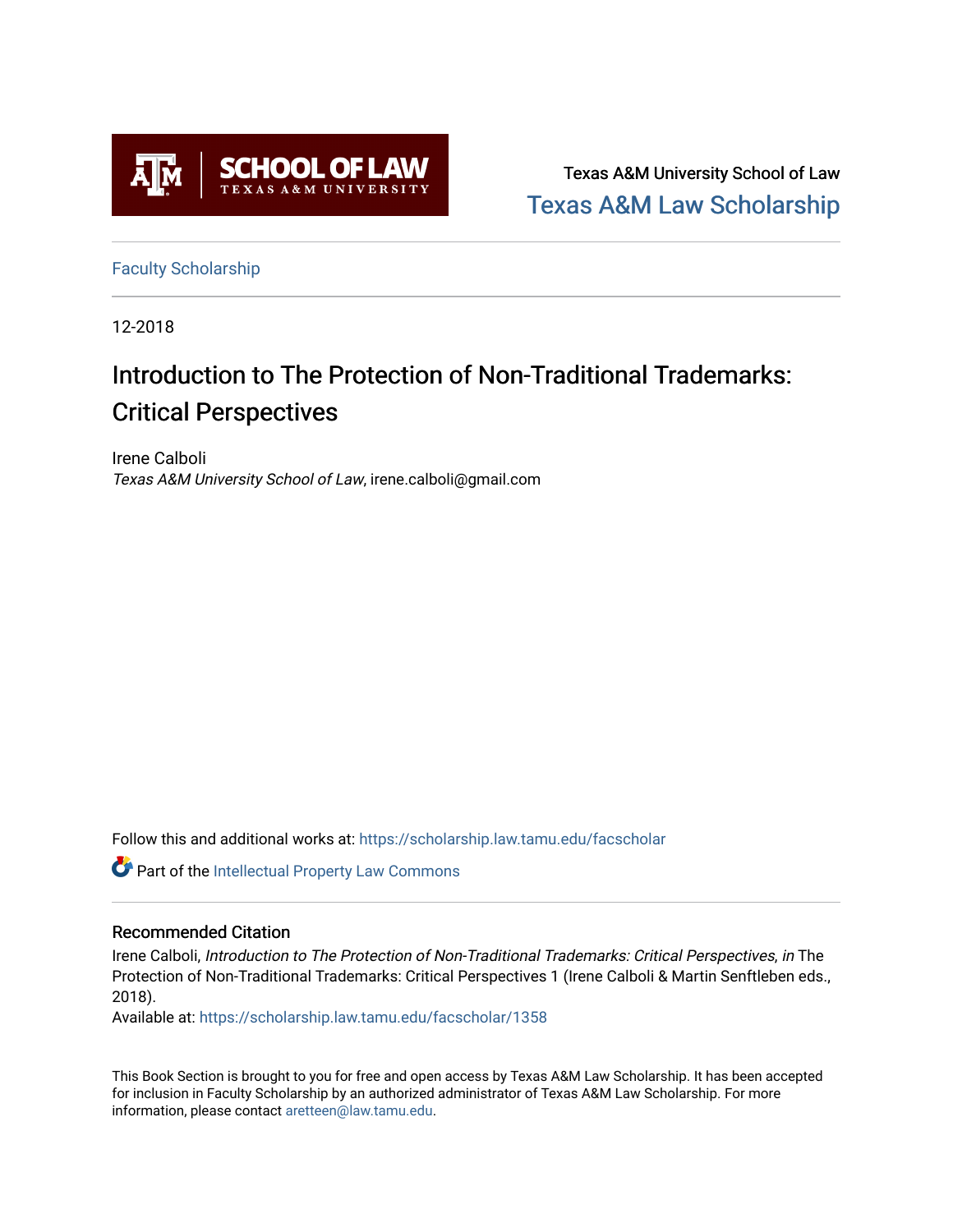## Introduction

## *Irene Calboli and Martin Senftleben*

## **I. Expansion of the Trademark Domain**

During the past decades, the domain of trademark law and the scope of trademark protection have been expanded significantly.<sup>1</sup> The flexible application of prerequisites for registration has paved the way for the recognition of a wide variety of signs as subject matter eligible for trademark protection. This includes single colors, shapes, sounds, smells, video clips, holograms, and even gestures.2 With the elastic conceptual contours drawn in the trademark section of the 1994 Agreement on Trade-Related Aspects of Intellectual Property Rights (TRIPS),<sup>3</sup> this remarkable growth of the trademark universe—the inclusion of so-called "non-conventional" or "non-traditional" types of marks—has become a worldwide phenomenon. While not establishing an obligation to accept non-traditional types of marks at the national level, the 2006 Singapore Treaty on the Law of Trademarks reflects the willingness of policymakers across all continents to facilitate the registration of traditional and

*Introduction.* Irene Calboli and Martin Senftleben. © Irene Calboli and Martin Senftleben 2018. Published 2018 by Oxford University Press.

<sup>&</sup>lt;sup>1</sup> Cf. Irene Calboli, Chocolate, Fashion, Toys and Cabs: The Misunderstood Distinctiveness of Non-*Traditional Trademarks*, 49 Int'l Rev. Intell. Prop. & Competition L. 1 (2018); Martin R.F. Senftleben, *Trade Mark Protection—A Black Hole in the Intellectual Property Galaxy?*, 42 Int'l Rev. INTELL. PROP. & COMPETITION L. 383 (2011).

<sup>2</sup> With regard to the debate on non-traditional types of marks at the beginning of the new millenium, see Ivo Lewalter und Paul T. Schrader, *Die Fühlmarke*, Gewerblicher Rechtsschutz und Urheberrecht 476 (2005); Felix Hauck, *Aktuelle Entwicklungen bei der Eintragung von Farbmarken*, Gewerblicher Rechtsschutz und Urheberrecht 363 (2005); Annette Kur, *Alles oder Nichts im Formmarkenschutz?*, Gewerblicher Rechtsschutz und Urheberrecht—International Teil 755 (2004); Adrien Bouvel, *Qu'importe le flacon . .. Le droit des marques malmené par les emballages*, Propriétés Intellectuelles 863 (2004); Ruth Arnet, *Markenschutz für Formen*, sic! 829 (2004); Jochen Pagenberg, *Trade Dress and the Three-Dimensional Marks—The Neglected Children of Trademark Law?*, 35 Int'l Rev. Intell. Prop. & Competition L. 831 (2004); Markus Bölling, *Der EuGH und die abstrakte Farbmarke—Von der bewussten Entwertung einer Markenform*, Markenrecht 384 (2004); Senta Bingener, *Das Wesen der Positionsmarke oder Wo die Positionsmarke hingehört*, Markenrecht 377 (2004); Alison Firth, Ellen Gredley, & Spyros M. Maniatis, *Shapes as Trade Marks: Public Policy, Functional Considerations and Consumer Perception*, Eur. Intell. Prop. Rev. 86 (2001).

<sup>&</sup>lt;sup>3</sup> TRIPS: Agreement on Trade-Related Aspects of Intellectual Property Rights art. 15(1), Apr. 15, 1994, Marrakesh Agreement Establishing the World Trade Organization, Annex 1C, 1869 U.N.T.S. 299, 33 I.L.M. 1197 (1994) [hereinafter TRIPS].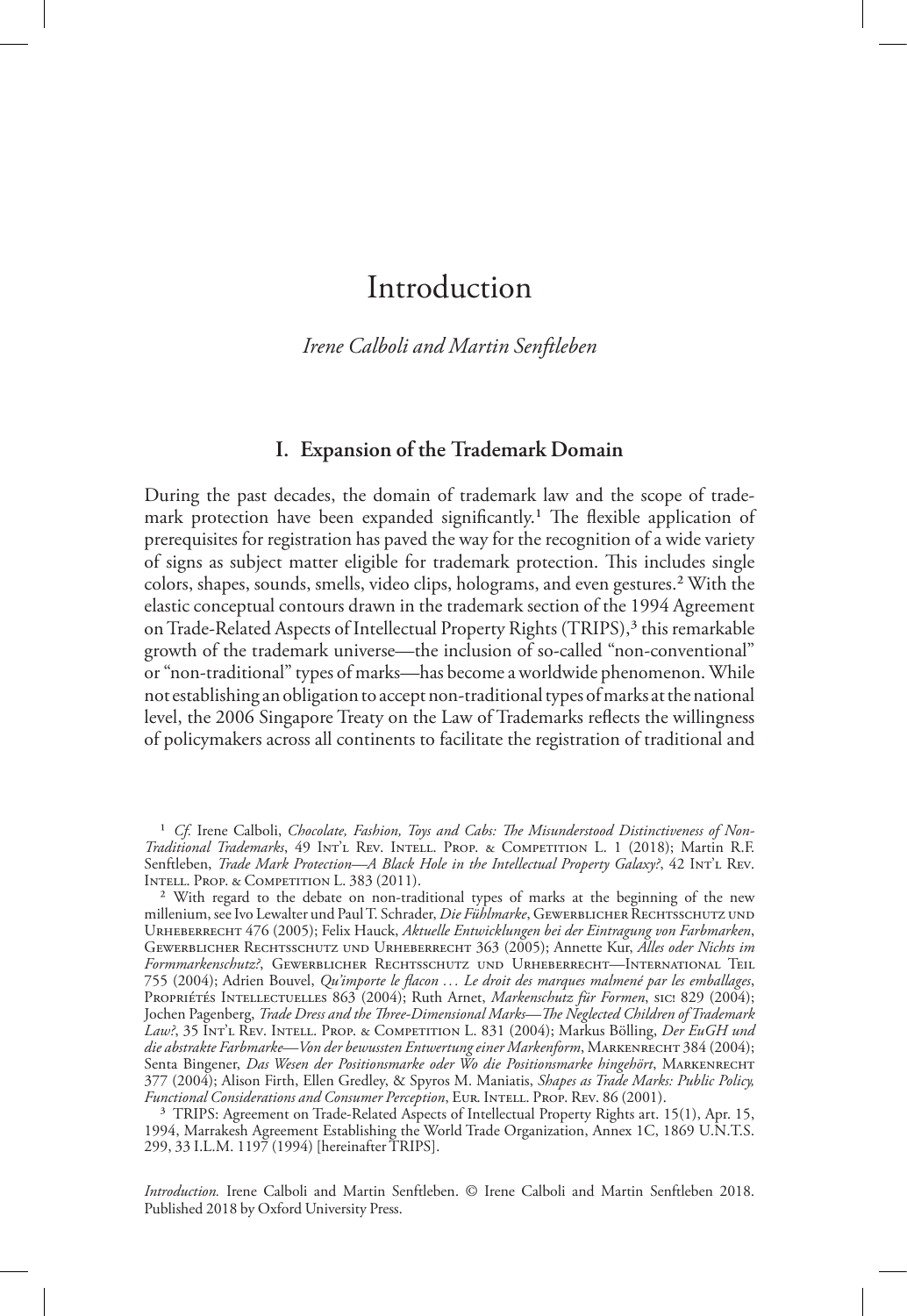non-traditional marks alike.4 Recent bilateral and plurilateral international trade agreements continue on the same path.

The extension of the domain of trademark protection to non-traditional marks can be placed in the context of modern branding and marketing strategies. Today's marketers seek to create a brand experience for all senses that has the potential to become a product in its own right and a core asset of the trademark owner's business.5 For this purpose, traditional word and figurative marks are supplemented with nontraditional brand insignia that are often more abstract and conceptual. Modern advertising campaigns may have success in educating consumers to make a connection between a specific color, design feature, or smell, and a particular origin of goods and services. Interestingly, trademark law and practice follow and support this trend in branding and marketing even though it blurs the concept of "trademark" by going far beyond traditional word and figurative signs.

This far-reaching support for modern branding and marketing strategies is not an international obligation. International law offers national legislators the opportunity to draw hard boundary lines and set limits to the expansion of the realm of trademark protection. For instance, WTO Members are free to make it a condition that trademarks be "visually perceptible".6 Nonetheless, countries hesitate to avail themselves of this option to categorically exclude sound and smell from the circle of registrable signs. Additional room for an outright exclusion of certain categories of signs could follow from the invocation of traditional notions of trademark law, such as the distinction between the mark and the product. In theory, a trademark is a sign attached to the product. It should not constitute the product itself. Otherwise, indefinitely renewable trademark protection may impede the continuous evolution of new products in the marketplace. For the protection of products and product features, the intellectual property system offers innovation-based systems with a limited term of protection, such as patent, industrial design, and copyright law. Applying a strict mark/product dichotomy, trademark protection could be confined to signs that are attached to goods. In consequence, signs that form part of the goods themselves, such as product shape and other design features, would fall outside the domain of trademark law from the outset. In practice, however, lawmakers and judges have abandoned the traditional distinction between mark and product in many countries.7 Apparently, it is deemed preferable to keep the doors to trademark

4 See Rule 3, Regulations Under the Singapore Treaty on the Law of Trademarks (as in force on Nov. 1, 2011), http://www.wipo.int/treaties/en/ip/singapore/, which deals with a wide variety of nontraditional types of marks.

5 J.E. Schroeder, *Brand Culture: Trade Marks, Marketing and Consumption*, *in* Trade Marks and Brands—An Interdisciplinary Critique 161 (Lionel Bently et al. eds., 2008); D. Scott, A. Oliver, & M. Ley-Pineda, *Trade Marks as Property: a Philosophical Perspective*, *in* Trade Marks and Brands—An Interdisciplinary Critique 285, 296 (Lionel Bently et al. eds., 2008); Ralph S. Brown, *Advertising and the Public Interest: Legal Protection of Trade Symbols*, 108 Yale L.J. 1619, 1622–34 (1999); Mark A. Lemley, *The Modern Lanham Act and the Death of Common Sense*, 108 Yale L.J. 1687, 1706–07 (1999). 6 TRIPS art. 15(1).

<sup>7</sup> Article 3 of the EU Trade Mark Directive 2015/2436, for instance, provides the following illustrative list of signs that are eligible for trademark protection in EU Member States: 'personal names, or designs, letters, numerals, colours, the shape of goods or of the packaging of goods, or sounds.'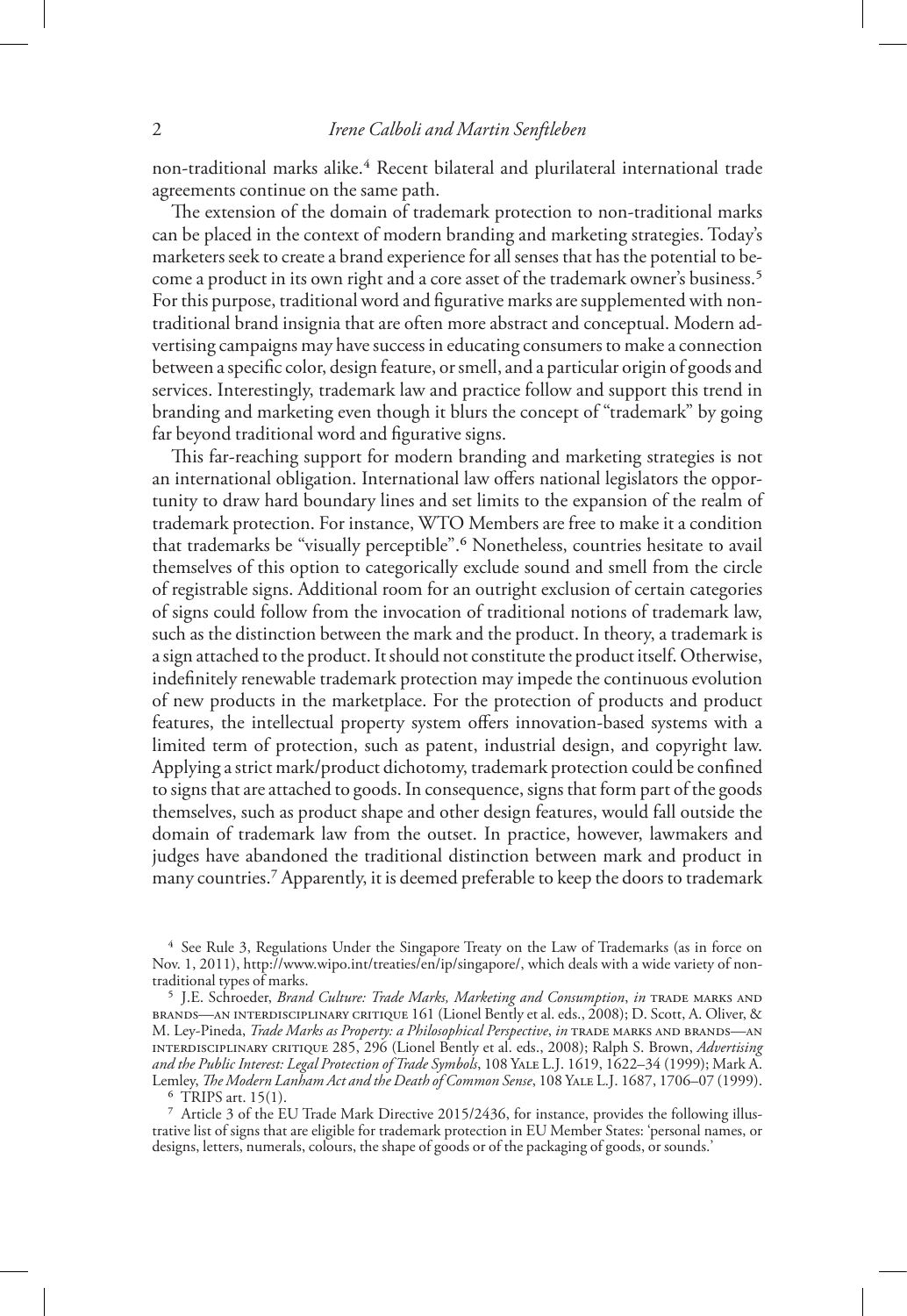#### *Introduction* 3

protection open, leave the filtering of inappropriate signs to trademark offices and tribunals, and the regulation of the scope of protection to decisions on infringement.

In the absence of clear-cut exclusions from trademark protection, open-ended legal instruments form the center of gravity in the regulation of non-traditional marks. On both sides of the Atlantic, courts are struggling with the application of the concept of technical and aesthetic functionality as a tool to police the borders of trademark protection and prevent encroachments upon freedom of competition and freedom of expression. To this day, however, neither U.S. judges nor their EU colleagues have found the sorcerer's stone for applying the functionality doctrine in a consistent manner.8

The kingpin of the trademark protection system—the basic requirement of distinctiveness—does not necessarily offer more satisfactory solutions. With regard to non-traditional types of marks, courts may make an attempt to pose additional obstacles by holding that consumers are not in the habit of making assumptions about the commercial origin of goods and services on the basis of product shape or color.9 To establish distinctive character, brand owners will thus have to prove the acquisition of distinctive character through use in trade. Inherent distinctive character seems unlikely in the absence of exceptional circumstances. It remains to be seen, however, whether this configuration of the test of distinctive character is a robust normative correction or a mere empirical assumption. If it is based on the empirical observation that consumers are not used to non-traditional marks, then the assumption becomes weaker and weaker with every non-traditional identifier of commercial source which brand owners imprint in the minds of consumers.<sup>10</sup> With advertising campaigns educating consumers to understand shape, color, sound, and smell as indications of commercial origin, the argument of consumers having difficulty with the source-identifying function of these signs loses its power of persuasion.

Instead of functioning as a robust bulwark against the continuous expansion of the domain of trademark protection, the pinnacles and towers of the test of distinctive character are thus in danger of being demolished on the basis of empirical findings. Its remnants may be surmounted rather easily. In the context of trademark registration, distinctiveness has come to mean little more than "recognizable" by the human senses when it is applied to individual features of the signs for which

8 *Cf.* Graeme B. Dinwoodie, *The Death of Ontology: A Teleological Approach to Trademark Law*, 84 Iowa L. Rev. 611, 685–91 (1999); Annette Kur, *Too Pretty to Protect? Trade Mark Law and the Enigma of Aesthetic Functionality* (Max Planck Institute for Intellectual Property & Competition Law Research Paper No. 11-16, 2011).

9 *See, e.g.*, Case C-218/01, Henkel v. DPMA, 2004 E.C.R. I-1725, ¶ 52; Joined Cases C-53/01 to 55/01, *In re* Linde & Others, 2003 E.C.R. I-3161, ¶ 48; Case C-104/01, Libertel Groep v. Benelux-Merkenbureau, 2003 E.C.R. I-3793, ¶ 65.

<sup>10</sup> Cf. Lotte Anemaet, *The Public Domain is Under Pressure: Why We Should Not Rely on Empirical Data When Assessing Trademark Distinctiveness*, 47 Int'l Rev. Intell. Prop. & Competition L. 303 (2016); Martin R.F. Senftleben, *Public Domain Preservation in EU Trademark Law—A Model for Other Regions?*, 103 Trademark Rep. 775, 801–03 (2013); Lisa P. Ramsey, *Descriptive Trademarks and the First Amendment*, 70 Tenn. L. Rev. 1095, 1150 (2003); Robert C. Denicola, *Trademarks as Speech: Constitutional Implications of the Emerging Rationales for the Protection of Trade Symbols*, 1982 Wis. L. Rev. 158, 170 (1982).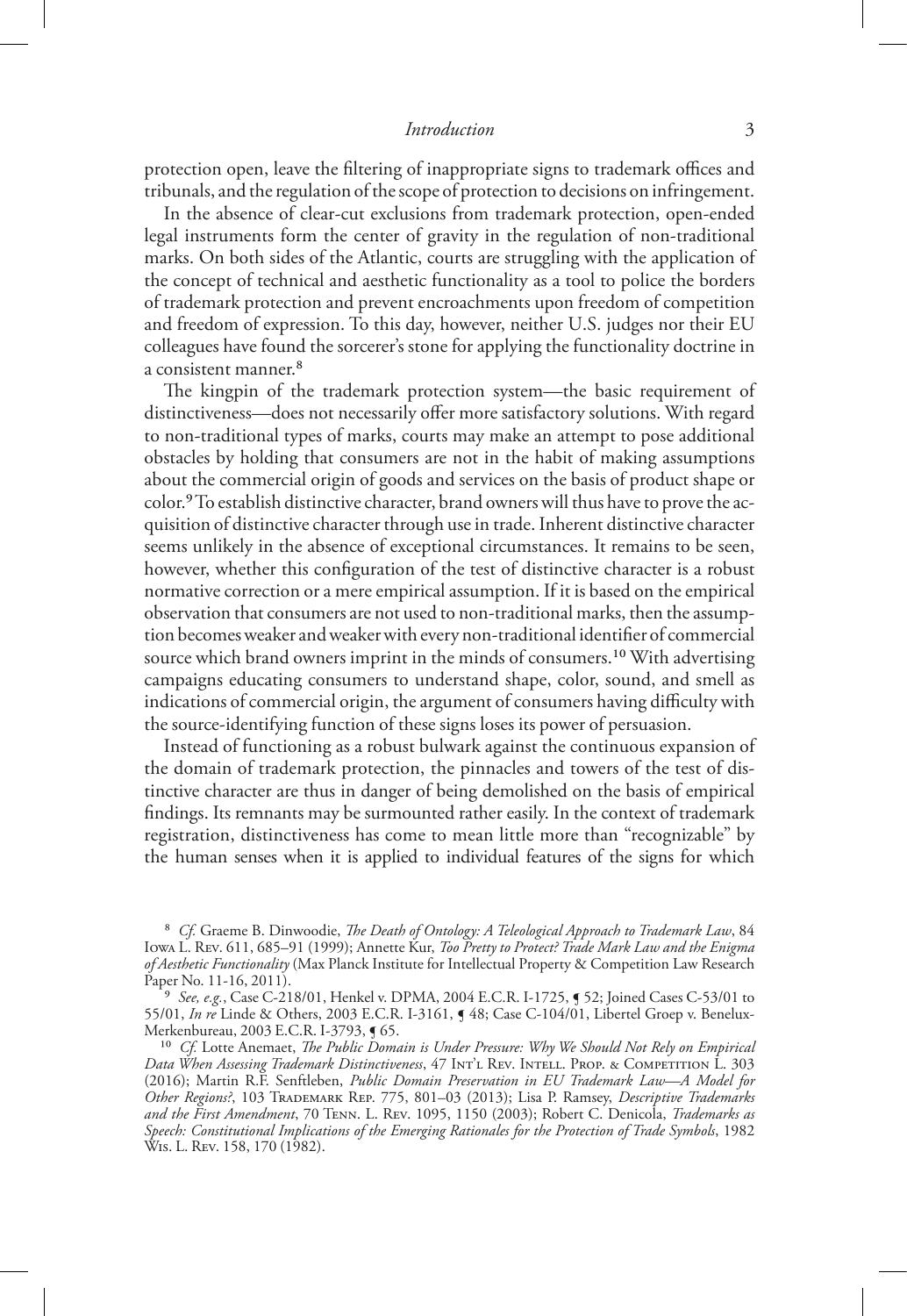trademark protection is sought. In line with the TRIPS Agreement,<sup>11</sup> signs only need to be "capable of distinguishing" commercial source under most legal definitions today. Even in countries, such as the U.S., that require secondary meaning to register certain categories of non-traditional marks, the bar to prove distinctiveness is low. This development seems to be a corollary of the international preference for a registration-based grant of protection. Following this approach, it is sufficient that a sign appears capable of fulfilling the basic trademark function of identifying commercial source to grant exclusive rights and afford the trademark proprietor the opportunity to develop genuine use activities in the coming years. Instead of focusing on whether the sign has already proven to function as a badge of origin, it is sufficient that the sign has the capacity of distinguishing products per se. Trademark applicants may thus argue that a sign is distinctive because it constitutes a specific, recognizable product feature. If trademark offices accept this focus on product features and refrain from establishing a high threshold for demonstrating a specific source-identifying effect, trademark protection will become widely available for non-traditional marks.

## **II. Problems Inside and Outside Trademark Law**

In other words, the current system is in danger of becoming circular in the sense that any recognizable sign, including products and product features, is eligible for trademark protection. This could include the shape of Kit-Kat and Toblerone chocolates, the Lego manikin, the Rubic's cube, the red sole of Louboutin shoes, the shape of Bottega Veneta bags, and the shape of the London cabs—which are all recognizable design features (if not the products as such), but have never been intended to serve as identifiers of commercial source, but rather constitute designs or creative works which, as such, deserve protection under industrial design or copyright legislation.

In many jurisdictions, this risk of circularity following from an elastic concept of distinctiveness is coupled with a weak system of counterbalances—both in terms of absolute grounds for refusal and trademark defenses. For example, historically, shape marks could not be registered, at all, in several countries, including the United Kingdom and Germany. These categorical exclusions are long gone and have been replaced, in several countries, with more flexible registration criteria that prevent trademark registration to a much lesser extent. These include the aforementioned exclusions of signs are that "functional" from a technical or aesthetic perspective. In fairness, courts have increasingly resorted to these provisions to deny protection of non-traditional trademarks.<sup>12</sup> But these cases appear as the tip of the iceberg when

<sup>11</sup> TRIPS art. 15(1).

<sup>12</sup> Developments in the EU can serve as an example in this regard. See the decisions Case C-299/ 99, Philips v. Remington, 2002 E.C.R. I-5475, ¶ 82 and Case C-48/09 P, Lego v. OHIM, 2010 E.C.R. I-8403,  $\frac{1}{5}$  45, 53–58, about technical functionality which lead to a far-reaching exclusion of technical subject matter even if alternative technical solutions exist. In addition, the potential of the doctrine of aesthetic functionality has been enhanced significantly in Case C-205/13, Hauck v. Stokke, 2014 E.T.M.R. 60, §§ 19–20, where the Court developed a list of flexible factors for the identification of signs that are to be excluded from trademark protection for this reason.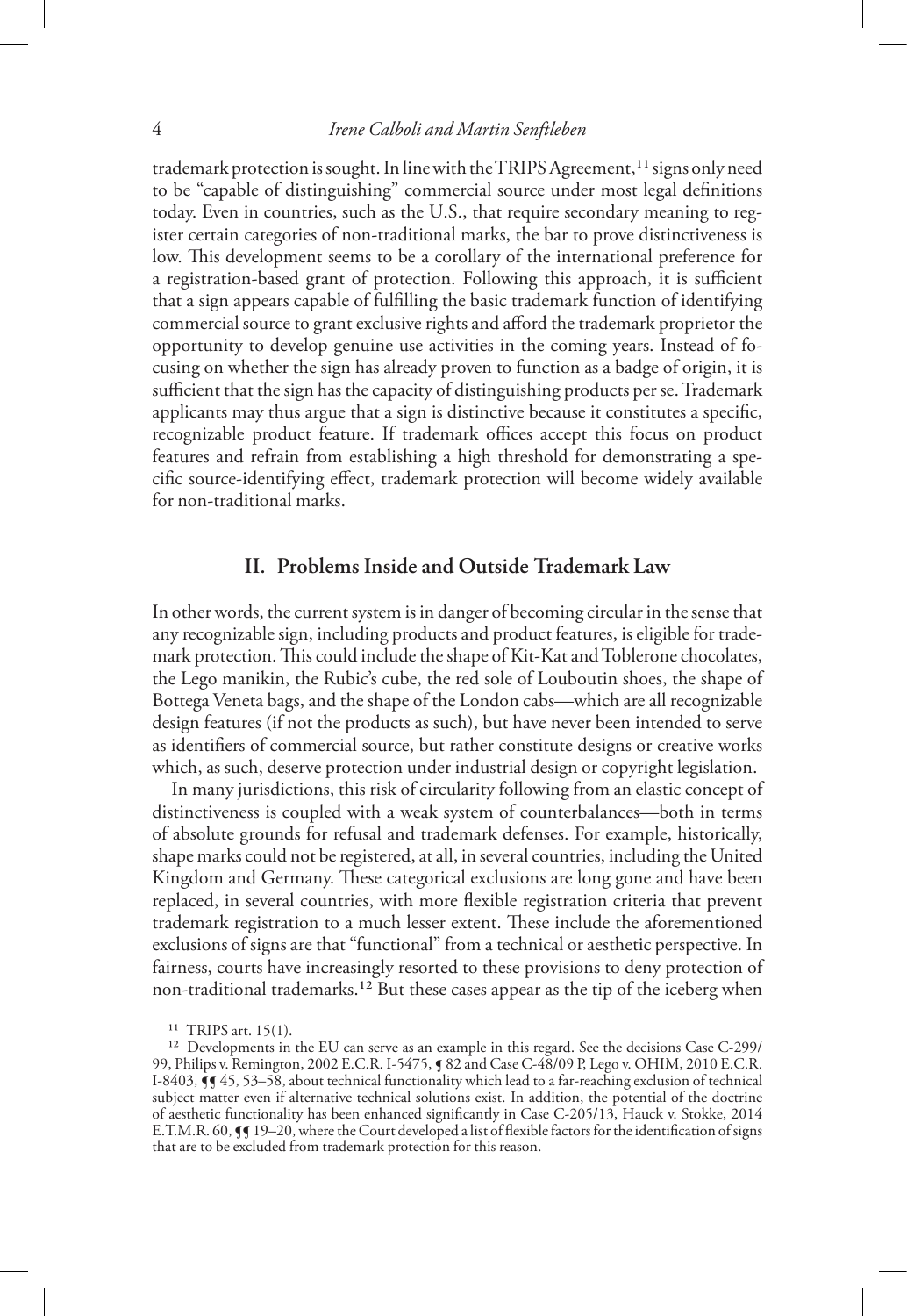#### *Introduction* 5

considering the numerous cases that are settled. Moreover, no sound defenses have been crafted to date to limit the use, and potential abuse, of exclusive rights relating to non-traditional marks. For example, it remains difficult to invoke the defense for using a mark in a descriptive or decorative manner in these contexts.<sup>13</sup>

Not surprisingly, the inclusion of non-traditional marks in the canon of protected signs raises severe problems within the system of trademark protection. The erosion of the traditional mark/product dichotomy, the risk of exhausting the spectrum of attractive signs and granting anti-competitive control over important signs in a given category, the tendency of over-protecting non-traditional marks in the absence of well-developed defenses, and the deterrent effect of excessive trademark infringement claims and related litigation costs are examples of legal-doctrinal and practical challenges. Courts across the world seem to share these concerns. Several courts have invalidated prominent non-traditional marks in recent years.<sup>14</sup>

Nonetheless, it seems safe to assume that these cases are just a small fraction of the claims that are brought (at times arbitrarily) by trademark owners. Most of the claims lead to settlements in secret, and often involve licensing or coexistence agreements, or simply acceptance by third parties of the prohibition to use signs coming close to a registered non-traditional mark. As only defendants with "deep pockets" can afford expensive and lengthy litigation, the potential chilling effect of protecting non-traditional marks should not be underestimated. Even though prominent marks have been cancelled, many are still registered.

The repercussions of the decision to protect non-traditional marks, however, go far beyond the trademark system itself. As the various chapters in this Book describe in detail, the recognition of new types of marks substantially broadens the areas of overlap between trademark, industrial design, and copyright protection. Three-dimensional objects may serve as shape marks. A short melody may constitute a sound mark. A computer animation may qualify as a motion mark. Even single colors—the raw material of paintings—are registrable. With this broader range of signs qualifying as trademarks, right holders obtain unprecedented opportunities to acquire an amalgam of trademark, industrial design, and copyright protection. New areas of overlap emerge with regard to applied art and other forms of cultural expression, in particular sculpture and plastic art, musical compositions, and audiovisual creations.

Given the different configuration of copyright and industrial designs law on the one hand, and trademark law on the other, it is not surprising that the cumulation

<sup>14</sup> The list of decisions in this respect is lengthy. We thus refer, here, to the cases cited and discussed in the various chapters published in this Book and the cases cited therein.

<sup>&</sup>lt;sup>13</sup> For instance, see Case C-408/01, Adidas v. Fitnessworld, 2003 E.C.R. I-12537, **[9** 39-41, where the Court established an ambiguous test by holding that "the fact that a sign is viewed as an embellishment by the relevant section of the public is not, in itself, an obstacle to the protection conferred by Article 5(2) of the Directive where the degree of similarity is none the less such that the relevant section of the public establishes a link between the sign and the mark." For decisions illustrating the weakness of the descriptive use defence in this context, see Case C-102/07, Adidas v. Marca, 2008 E.C.R. 2439, ¶¶ 47–49; Case C-48/05, Adam Opel v. Autec, 2007 E.C.R. I-1017, ¶ 44; Case I ZR 175/09, "Medusa," German Federal Supreme Court,  $\bar{y}$  19-20 (Nov. 24, 2011).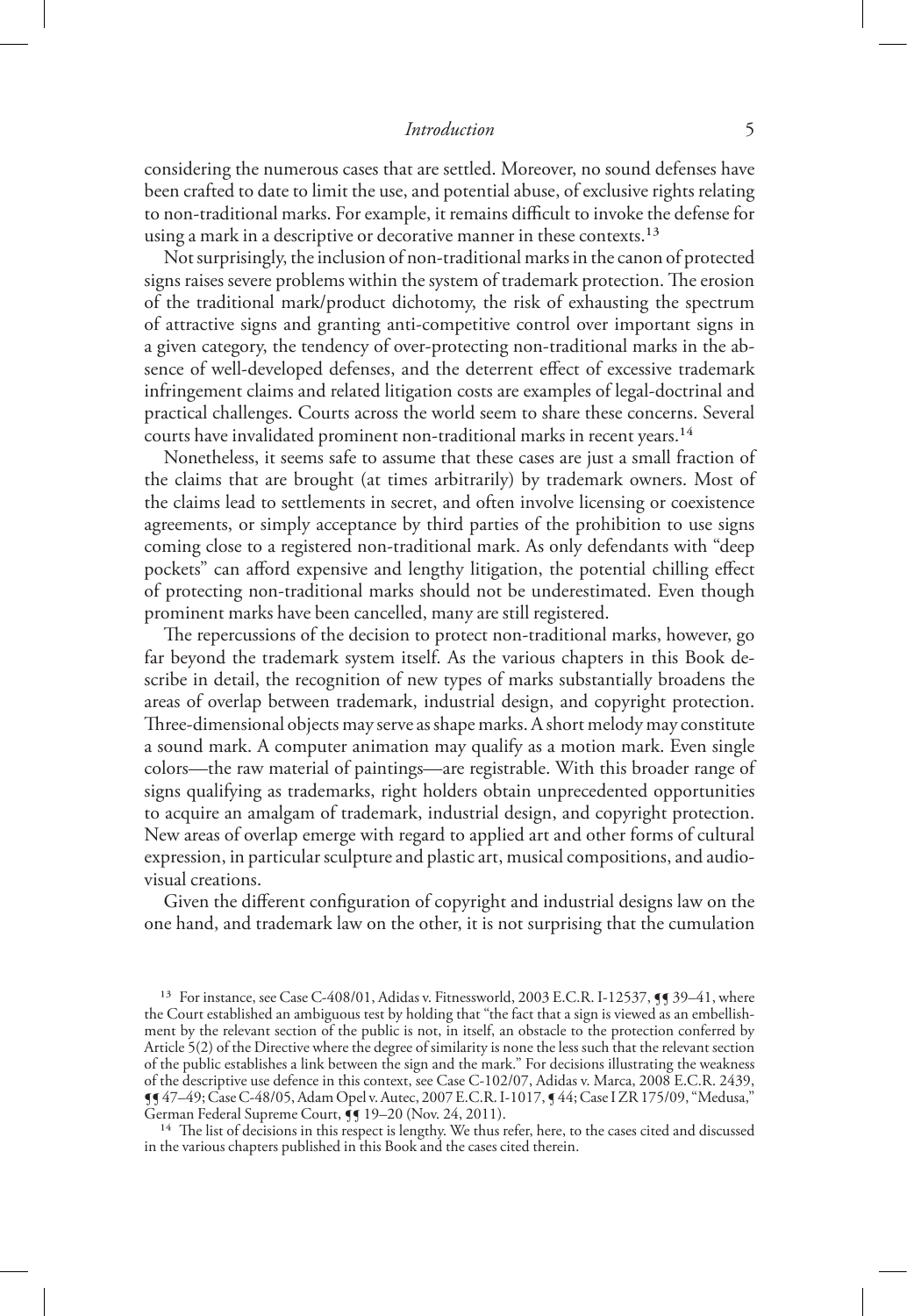of rights leads to tensions and inconsistencies within the system of intellectual property protection: indefinitely renewable trademark rights may thwart the objectives underlying copyright and industrial designs law, in particular the aim to ensure the free availability of designs and literary and artistic works after the expiry of the limited term of copyright and industrial design protection.15 Trademark rights that remain after the end of copyright and industrial design protection have the potential to seriously impede the cycle of innovation in product design and literary and artistic creations which the rule of a limited term of protection supports. Additional interferences with cyclic cultural innovation may follow from the fact that infringement criteria and limitations of protection are not harmonized across trademark, industrial design, and copyright law. A right holder enjoying cumulative protection may have success in bringing a trademark claim even though the allegedly infringing use would not amount to infringement in the light of copyright or industrial designs infringement standards.<sup>16</sup>

The proliferation of non-traditional trademark registrations, applications, and the recent wave of litigation in this area is thus symptomatic of a larger disease of intellectual property maximization on the basis of an accumulation of rights. Not surprisingly, some of the most heralded law suits in this area involve companies trying to prolong their exclusive rights on valuable products through trademark protection, as trademark law offers a relatively low barrier to protection at comparably low costs, and the prospect of potentially high rewards once protection is granted. Trademark rights, however, are supposed to relate to signs that are needed to distinguish products in the marketplace. They should not be available for every recognizable product feature just because an additional layer of trademark protection can benefit the manufacturers.

From the bird's eye perspective of fundamental rights, these problems can be placed in the context of freedom of competition and freedom of expression. The extension of trademark protection to non-traditional types of marks can have serious effects on market competition as these marks often protect products, or parts of products, per se. In addition, the protection of non-traditional marks can prevent socially and culturally valuable uses. The potential harm that the protection of these signs can entail for market competition as well as freedom of expression is even more dramatic when one considers that the protection granted to trademarks

15 *Cf.* Martin R.F. Senftleben, Vigeland *and the Status of Cultural Concerns in Trade Mark Law— The EFTA Court Develops More Effective Tools for the Preservation of the Public Domain*, 48 Int'l Rev. Intell. Prop. & Competition L. 683 (2017); Irene Calboli, *Overlapping Rights: The Negative Effects of Trademarking Creative Works*, *in* The Evolution and Equilibrium of Copyright in the Digital Age 52 (Susy Frankel & Daniel J. Gervais eds., 2014); Annette Kur, *Funktionswandel von Schutzrechten: Ursachen und Konsequenzen der inhaltlichen Annäherung und Überlagerung von Schutzrechtstypen*, *in* Geistiges Eigentum im Dienst der Innovation 23 (Gerhard Schricker et al. eds., 2001); D.W. Feer Verkade, *The Cumulative Effect of Copyright Law and Trademark Law: Which Takes Precedence?*, *in* Intellectual Property and Information Law—Essays in Honour of Herman Cohen Jehoram 69 (Jan J.C. Kabel & Gerard J.H.M. Mom eds., 1998).

16 For a discussion of this risk, see Martin R.F. Senftleben, *Overprotection and Protection Overlaps in Intellectual Property Law—the Need for Horizontal Fair Use Defences*, *in* The Structure of Intellectual Property Law: Can One Size Fit All? 136–81 (Annette Kur & Vytautas Mizaras eds., 2011).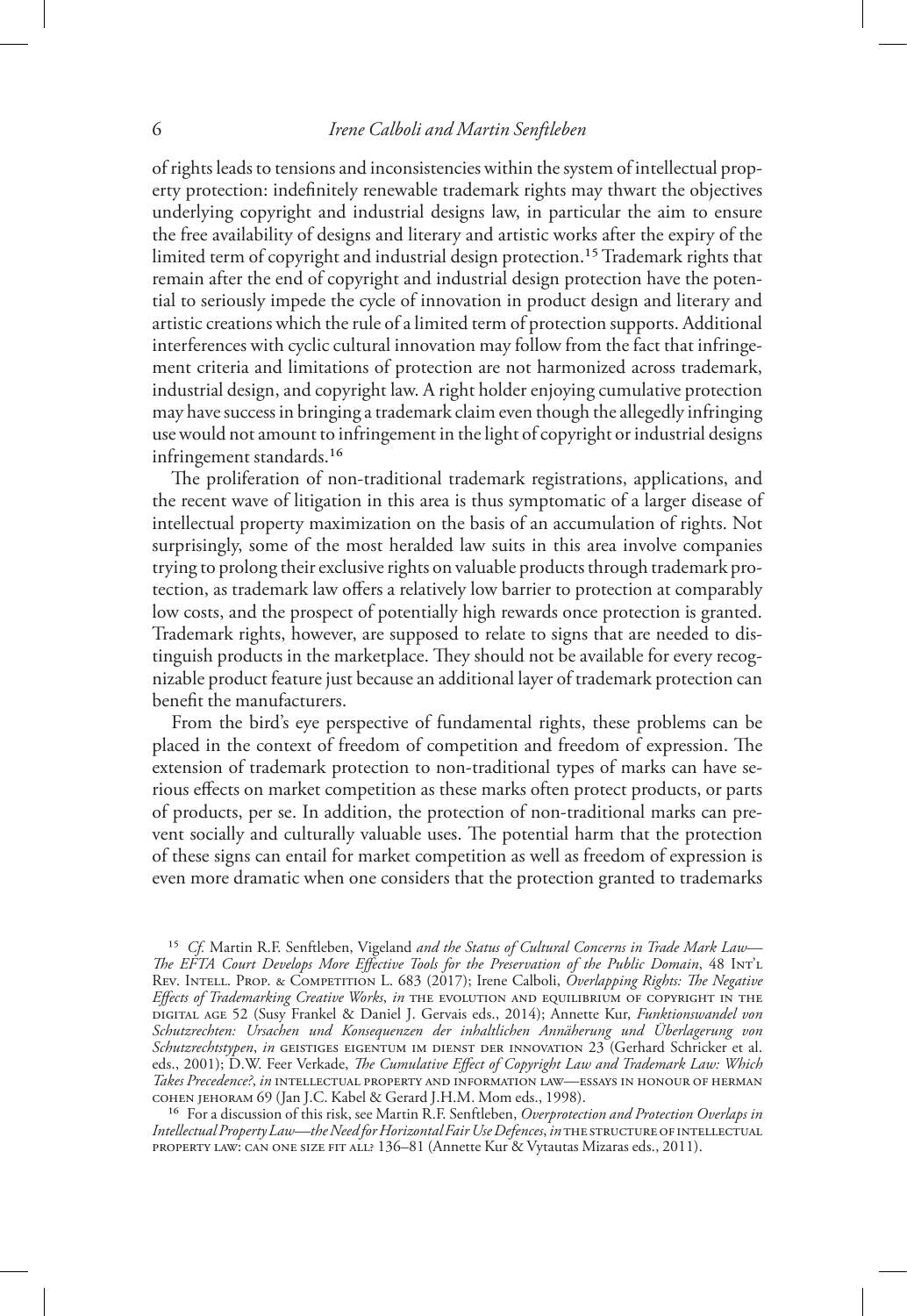may last in perpetuity. In the case of non-traditional marks that acquire the status of well-known<sup>17</sup> or famous marks (U.S.), or the status of marks with a reputation (EU), trademark law enhances the corrosive effect of protection by extending the scope of protection to dissimilar goods and services and use in non-competitive situations. Trademark offices should thus (continue to) apply appropriate safeguards against registration, and trademark courts should (continue to) develop sufficient safeguards against over-enforcement of rights in non-traditional marks. This is crucial to ensure undistorted market competition and support freedom of expression, and ultimately prevent abuses of the trademark system.

#### **III. Taking Stock**

Against this background, the purpose underlying this Book, and the collection of essays published in it, clearly comes to light: as non-traditional marks have found their way into trademark registers worldwide, the time has come to take stock. Which law and practice has evolved with regard to these marks during the last decades? How do trademark offices and courts address the wide variety of issues—ranging from legal-doctrinal to competition-based and cultural concerns—that are raised by the inclusion of non-traditional marks in the trademark system? Which positions have evolved in the debate on the continuous expansion of the domain of trademark protection? Which repercussions does this expansion have on other branches of intellectual property protection and the intellectual property system as a whole?

Offering a fresh, critical, and interdisciplinary analysis of the questions raised by the acceptance of non-traditional marks, the contributions to this Book provide an insightful academic—and at the same time practical—review of the topic. Across different jurisdictions, trademark offices and courts have rendered decisions on nontraditional marks against the background of their individual national and regional doctrines and traditions. This pool of decisions serves as a starting point for a discussion and comparison of different approaches to non-traditional marks. Providing a comprehensive overview of the status quo in different regions and countries, the chapters in the Book offer a cutting-edge discussion of legal problems and solutions in the field of non-traditional marks. As Editors, we are confident that, given the richness and diversity of the contributions, the Book can offer a careful and comprehensive analysis of the legal-doctrinal, competition-related, and cultural issues arising from the protection of non-traditional types of marks.

The Book is divided in two Parts. The first Part assesses the status quo reached in the legal treatment of non-traditional trademarks, including the history leading to the current international and national protection, and the unresolved legal challenges that still affect the protection of these marks, especially the boundaries of trademark protection. Denis Croze's chapter opens this Part with a historical reconstruction of the international negotiations and protection of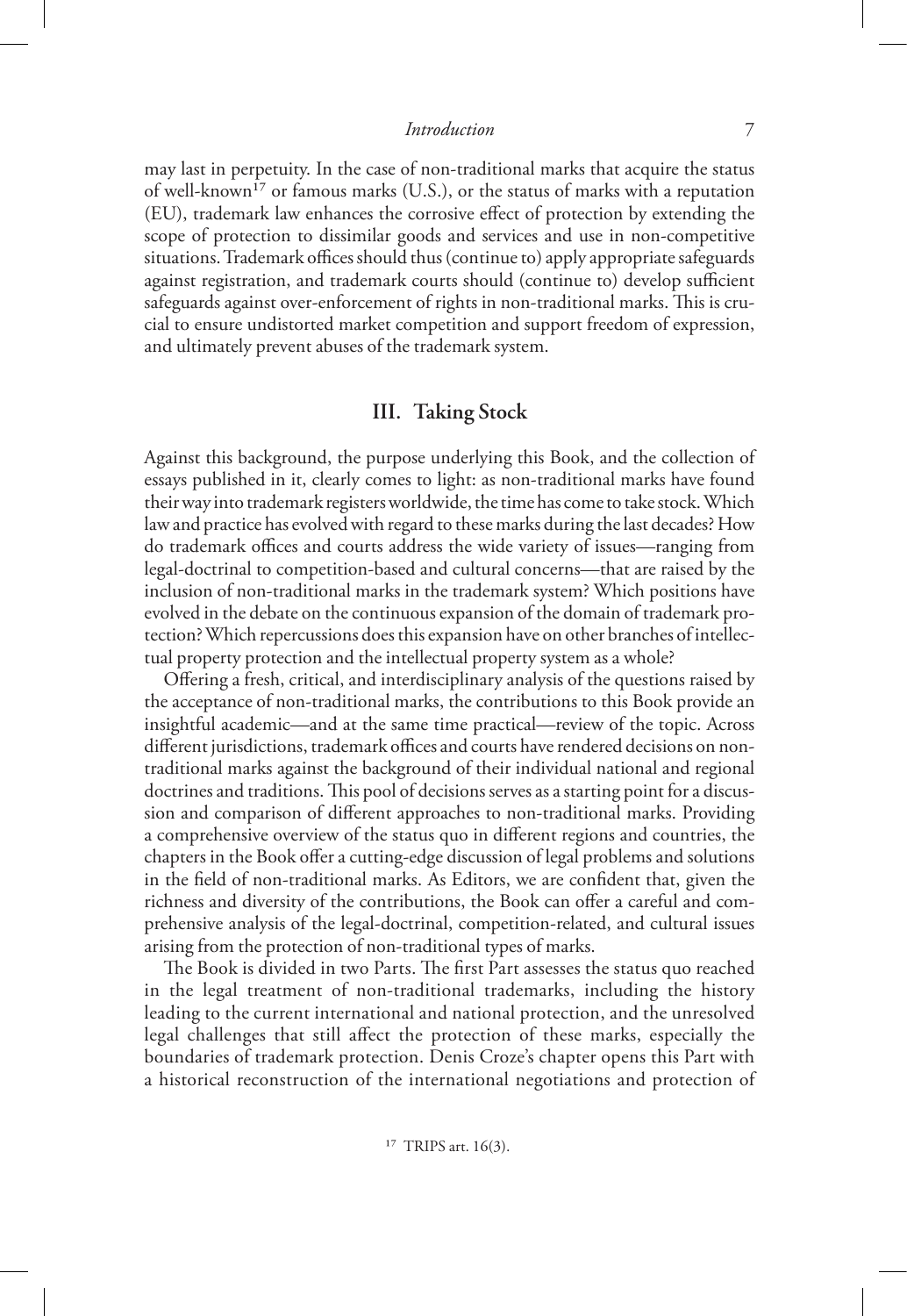non-traditional trademarks, with particular attention to the work of the WIPO Standing Committee on the Law of Trademarks and the WIPO treaties. This historical reconstruction is followed by a detailed empirical study by Michell Adams and Amanda Scardamaglia, which offers a twenty-year retrospective on non-traditional trademarks, using the European Union, the United Kingdom, Singapore, Japan, and Australia as case studies.

Several doctrinal chapters follow this empirical study. First, Dev Gangjee analyzes the current legislation and the changes that have been applied to the registration of non-traditional trademarks, primarily in the EU. In particular, he addresses the question whether the current legislative system can successfully manage the tensions that the registration of these marks generates. He suggests that an equivalent of prosecution history estoppel may be needed in trademark law to resolve several of these tensions. A comprehensive review authored by Annette Kur follows. It addresses the leading case law in Europe from the adoption of the First European Trademark Directive to date. Kur devotes specific attention to the reform of EU trademark law and new safeguards against overbroad protection of non-traditional marks that have arisen in this context, in particular the new limitation of protection which exempts fair use of non-distinctive signs and indications. This European analysis is followed by an exhaustive review of the leading and current cases and applicable law in the U.S. by Justin Hughes. This chapter addresses and criticizes, in particular, the birth and developments of the judicial doctrine of aesthetic functionality in the U.S. The following chapter also addresses the U.S., but from a different angle. Notably, Deven Desai turns to branding and the analysis of marketing practices to explain the rise of the expansion of trademark protection and the recent wave of registration of non-traditional trademarks. Ultimately, Desai argues against the protection of non-traditional marks.

The following chapter, authored by Ng-Loy Wee Loon, devotes attention to the dilemma surrounding the international community's attitude toward the protection of non-traditional trademarks and the acceptance of the functionality doctrine as a ground for refusal and important counterbalance, particularly in respect of shape marks. Ng-Loy highlights that the *travaux préparatoires* of the Paris Convention indicate that Paris Union members could not agree on a definition of a "trademark," particularly whether product shape marks could constitute trademarks. However, this resistance was later overcome with the definition that was inserted into the text of the TRIPS Agreement. Nonetheless, she sees room for the categorical exclusion of shape marks on the basis of functionality considerations—without violating international law. The following chapter by Michael Handler focuses on the infringement analysis in cases arising from the protection of non-traditional trademarks. The chapter focuses on the requirement that, in order to find trademark infringement, a sign should be "used as a trademark" and the possibility to use this requirement as a suitable safeguard against overbroad protection that would stifle free speech and free competition. Exploring the potential of the trademark use requirement, Handler's analysis sheds light on an important balancing tool at the infringement stage that may supplement—and potentially even substitute—functionality considerations at the registration stage.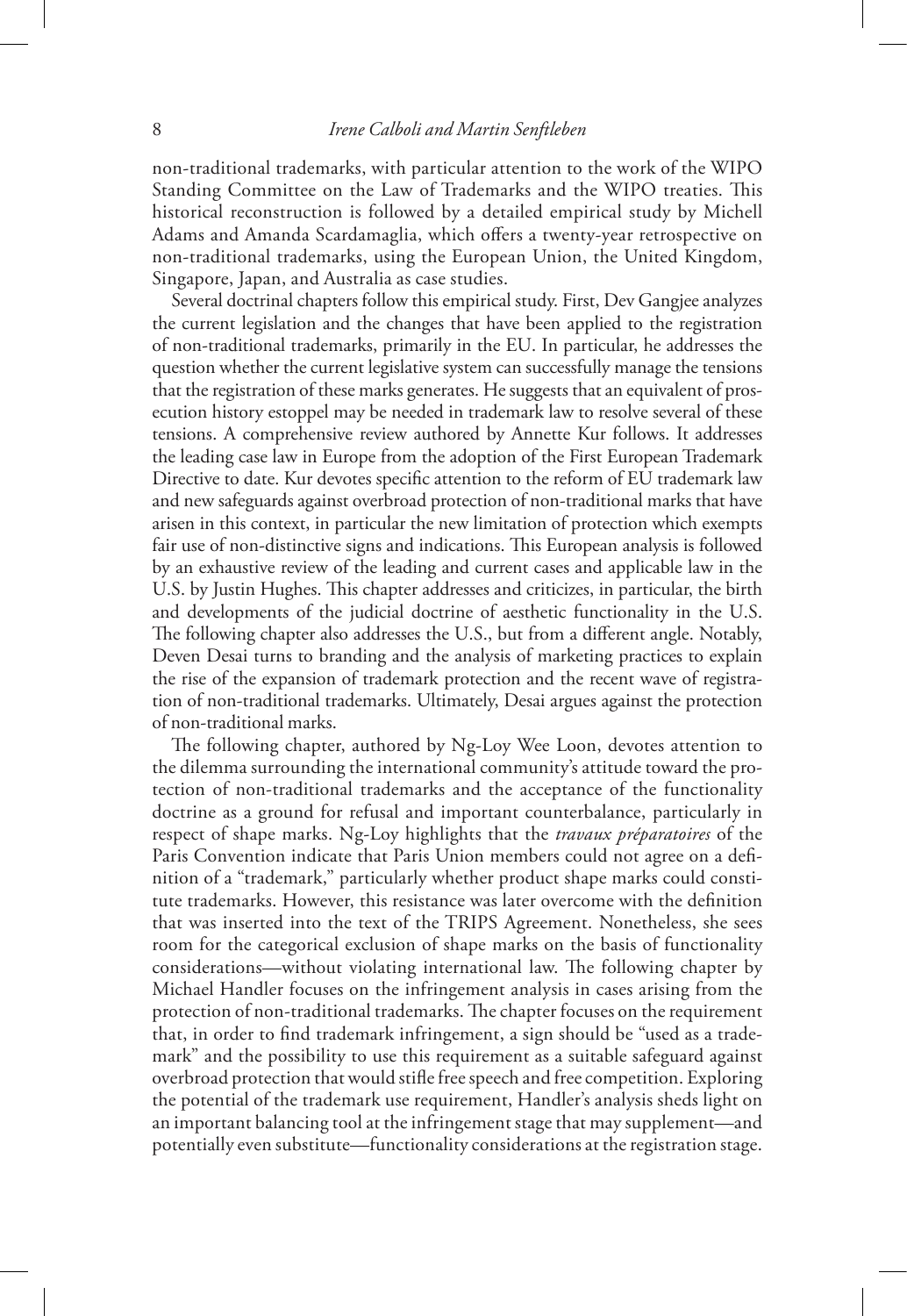Part I is concluded by the chapter authored by Haochen Sun, which addresses a series of cases litigated by Hermès in China with emphasis on the decision by the Chinese courts to reject Hermès' request to register the shape of its Kelly bag as a three-dimensional trademark in China.

Building upon this analysis, the second Part of the Book focuses on assessing the impact of the protection of non-traditional trademarks on market competition, culture, and freedom of expression. The first chapter of this Part is authored by Gustavo Ghidini, who provides a doctrinal review of the problems which the protection of non-traditional trademarks can cause with regard to market access to similar signs by competitors. In the following chapter, Glynn Lunney uses an analysis based on law and economics to argue against the protection of non-traditional marks, again based on the concern that they may lead to perpetual monopolies on product features that were not supposed to be protected as trademarks when trademark laws were originally adopted in a variety of jurisdictions. Lavinia Brancusi brings the analysis of market access and the challenges created by non-traditional trademarks within the realm of competition law in her chapter. In particular, she examines several leading cases from the EU in this context. This economic analysis is continued in the contribution authored by Carolina Castaldi, an innovation economist, who offers the first systematic empirical analysis of the extent of filings of non-traditional trademarks using data from the USPTO. Arul Scaria and Kaya Mannen conclude the series of chapters dedicated to the challenges that nontraditional trademarks bring to market competition with a contribution focusing on a specific angle of this phenomenon: the impact of this protection on the marketing of generic pharmaceuticals. Notably, the chapter shows that protection for non-traditional marks in the pharmaceutical sector could pose significant barriers to access to medicine, particularly by increasing transaction costs and creating new barriers to generic entry.

Moving beyond the analysis of challenges that non-traditional trademarks may have on market competition, Irene Calboli's chapter focuses on the impact that the protection of these marks may have on product creativity and innovation. She argues that, by recognizing and protecting as marks elements that are product design and aesthetic product features, the protection of non-traditional marks supports a system that promotes standardization and repetition of the same features. The following chapter, authored by Martin Senftleben, warns that non-traditional trademarks may have a corrosive effect on cultural follow-on innovation. As a solution, Senftleben argues for a broader application of public interest-related grounds for refusal which lead to a categorical exclusion of non-traditional signs from trademark protection. This focus on the public interest is continued in the chapter that follows, which is authored by Lisa Ramsey. In particular, Ramsey argues that the right to freedom of expression may be harmed by granting trademark rights in certain non-traditional marks. She explains that non-traditional trademarks may intrinsically convey information, ideas, or other messages unrelated to the trademark. Therefore, trademark laws regulating this inherently valuable expression should have a sufficient justification, and governments should repeal or revise laws protecting non-traditional marks when they do not directly further trademark law's goals and harm expressive